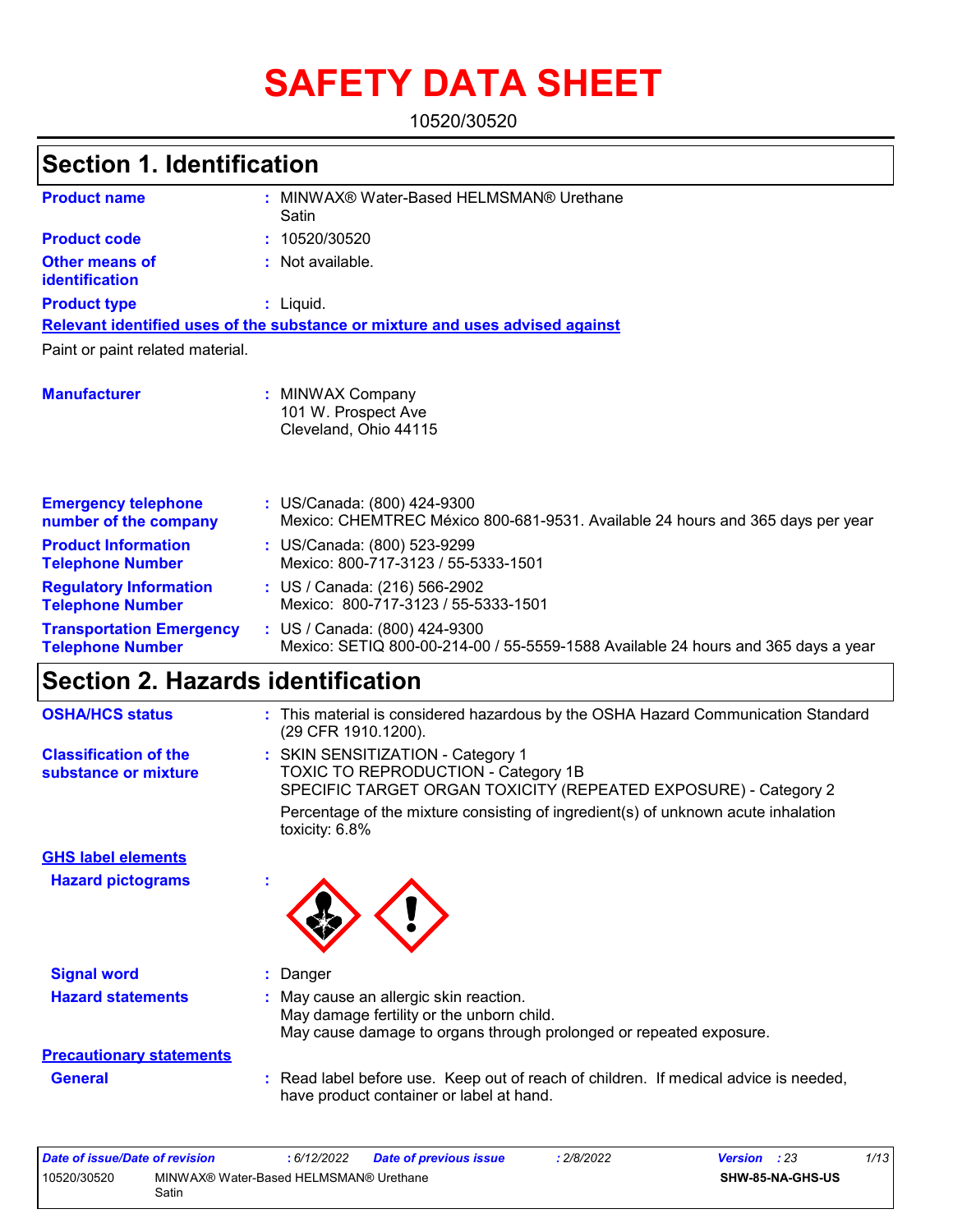## **Section 2. Hazards identification**

| <b>Prevention</b>                          | : Obtain special instructions before use. Do not handle until all safety precautions have<br>been read and understood. Wear protective gloves, protective clothing and eye or face<br>protection. Do not breathe vapor. Contaminated work clothing must not be allowed out<br>of the workplace. |
|--------------------------------------------|-------------------------------------------------------------------------------------------------------------------------------------------------------------------------------------------------------------------------------------------------------------------------------------------------|
| <b>Response</b>                            | : IF exposed or concerned: Get medical advice or attention. Wash contaminated clothing<br>before reuse. IF ON SKIN: Wash with plenty of water. If skin irritation or rash occurs:<br>Get medical advice or attention.                                                                           |
| <b>Storage</b>                             | : Store locked up.                                                                                                                                                                                                                                                                              |
| <b>Disposal</b>                            | : Dispose of contents and container in accordance with all local, regional, national and<br>international regulations.                                                                                                                                                                          |
| <b>Supplemental label</b><br>elements      | WARNING: This product contains chemicals known to the State of California to cause<br>cancer and birth defects or other reproductive harm.                                                                                                                                                      |
|                                            | Please refer to the SDS for additional information. Keep out of reach of children. Do not<br>transfer contents to other containers for storage.                                                                                                                                                 |
| <b>Hazards not otherwise</b><br>classified | : None known.                                                                                                                                                                                                                                                                                   |

## **Section 3. Composition/information on ingredients**

| Substance/mixture                              | : Mixture        |
|------------------------------------------------|------------------|
| <b>Other means of</b><br><b>identification</b> | : Not available. |

#### **CAS number/other identifiers**

| <b>Ingredient name</b>              | % by weight | <b>CAS number</b> |
|-------------------------------------|-------------|-------------------|
| 2-(2-Butoxyethoxy)-ethanol          | l≤3         | 112-34-5          |
| Benzyl Benzoate                     | l≤3         | 120-51-4          |
| 1-Methyl-2-Pyrrolidone              | l≤3         | 872-50-4          |
| Fumed Amorphous Silica              | l≤3         | 112945-52-5       |
| UV Light Absorber                   | l≤1         | 104810-48-2       |
| Benzotriazole Hydroxyphenyl Polymer | ∣≤1         | 104810-47-1       |
| 3-lodo-2-propynyl Butyl Carbamate   | ≤0.3        | 55406-53-6        |

Any concentration shown as a range is to protect confidentiality or is due to batch variation.

**There are no additional ingredients present which, within the current knowledge of the supplier and in the concentrations applicable, are classified and hence require reporting in this section.**

**Occupational exposure limits, if available, are listed in Section 8.**

### **Section 4. First aid measures**

|                   | <b>Description of necessary first aid measures</b>                                                                                                                                                                                                                                                                                                                                                                                                                                                                                                                                                                                                                                                                  |
|-------------------|---------------------------------------------------------------------------------------------------------------------------------------------------------------------------------------------------------------------------------------------------------------------------------------------------------------------------------------------------------------------------------------------------------------------------------------------------------------------------------------------------------------------------------------------------------------------------------------------------------------------------------------------------------------------------------------------------------------------|
| Eye contact       | : Immediately flush eyes with plenty of water, occasionally lifting the upper and lower<br>eyelids. Check for and remove any contact lenses. Continue to rinse for at least 10<br>minutes. Get medical attention following exposure or if feeling unwell.                                                                                                                                                                                                                                                                                                                                                                                                                                                           |
| <b>Inhalation</b> | : Remove victim to fresh air and keep at rest in a position comfortable for breathing. If<br>not breathing, if breathing is irregular or if respiratory arrest occurs, provide artificial<br>respiration or oxygen by trained personnel. It may be dangerous to the person providing<br>aid to give mouth-to-mouth resuscitation. Get medical attention. If unconscious, place<br>in recovery position and get medical attention immediately. Maintain an open airway.<br>Loosen tight clothing such as a collar, tie, belt or waistband. In case of inhalation of<br>decomposition products in a fire, symptoms may be delayed. The exposed person may<br>need to be kept under medical surveillance for 48 hours. |

| Date of issue/Date of revision |                                                 | 6/12/2022 | <b>Date of previous issue</b> | 2/8/2022 | <b>Version</b> : 23 |                         | 2/13 |
|--------------------------------|-------------------------------------------------|-----------|-------------------------------|----------|---------------------|-------------------------|------|
| 10520/30520                    | MINWAX® Water-Based HELMSMAN® Urethane<br>Satin |           |                               |          |                     | <b>SHW-85-NA-GHS-US</b> |      |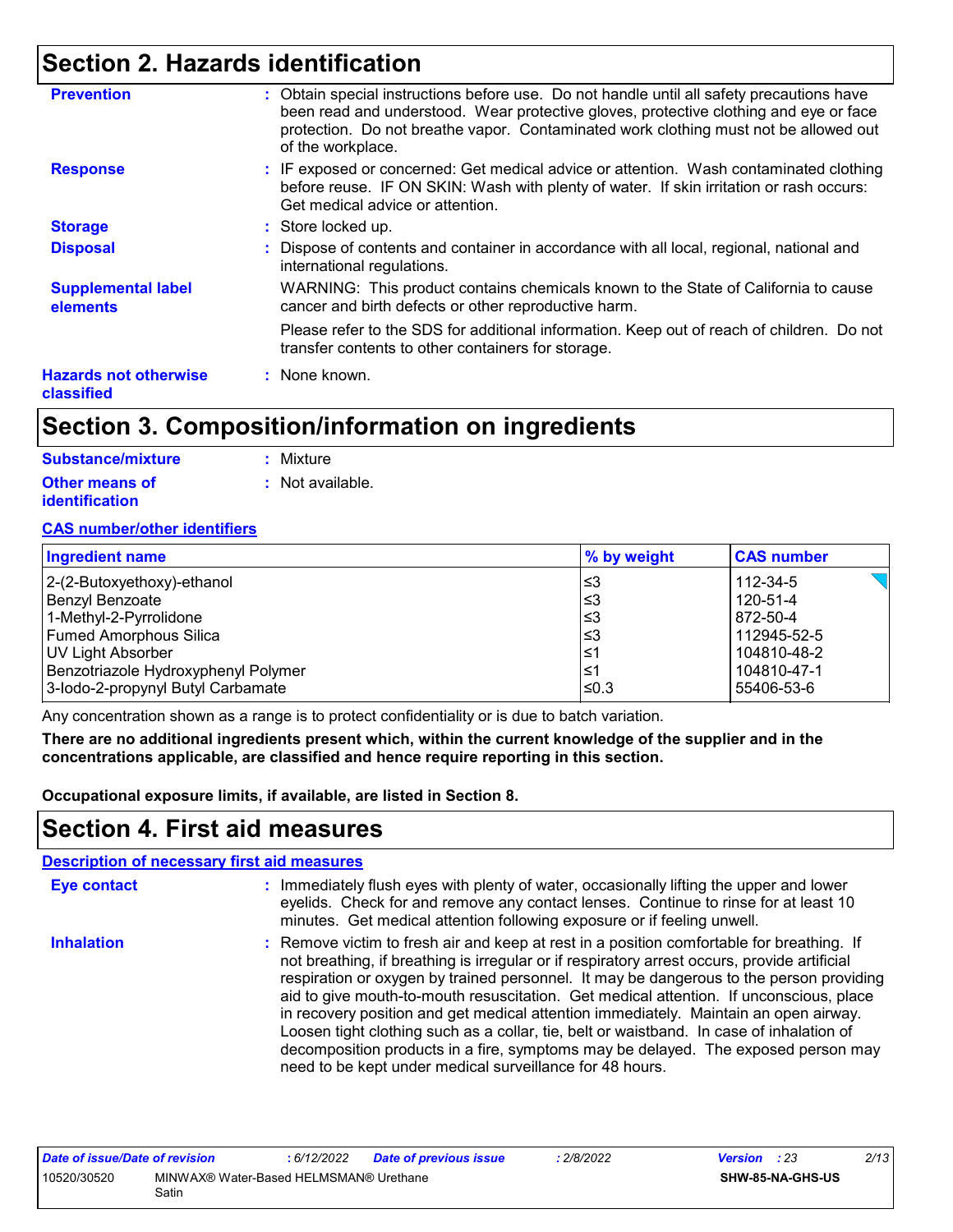## **Section 4. First aid measures**

| <b>Skin contact</b> | : Wash with plenty of soap and water. Remove contaminated clothing and shoes. Wash<br>contaminated clothing thoroughly with water before removing it, or wear gloves.<br>Continue to rinse for at least 10 minutes. Get medical attention. In the event of any<br>complaints or symptoms, avoid further exposure. Wash clothing before reuse. Clean<br>shoes thoroughly before reuse.                                                                                                                                                                                                                                                                                             |
|---------------------|-----------------------------------------------------------------------------------------------------------------------------------------------------------------------------------------------------------------------------------------------------------------------------------------------------------------------------------------------------------------------------------------------------------------------------------------------------------------------------------------------------------------------------------------------------------------------------------------------------------------------------------------------------------------------------------|
| <b>Ingestion</b>    | : Wash out mouth with water. Remove dentures if any. If material has been swallowed<br>and the exposed person is conscious, give small quantities of water to drink. Stop if the<br>exposed person feels sick as vomiting may be dangerous. Do not induce vomiting<br>unless directed to do so by medical personnel. If vomiting occurs, the head should be<br>kept low so that vomit does not enter the lungs. Get medical attention. Never give<br>anything by mouth to an unconscious person. If unconscious, place in recovery position<br>and get medical attention immediately. Maintain an open airway. Loosen tight clothing<br>such as a collar, tie, belt or waistband. |

#### **Most important symptoms/effects, acute and delayed**

| <b>Potential acute health effects</b> |                                                                                                                                                      |
|---------------------------------------|------------------------------------------------------------------------------------------------------------------------------------------------------|
| <b>Eye contact</b>                    | : No known significant effects or critical hazards.                                                                                                  |
| <b>Inhalation</b>                     | : No known significant effects or critical hazards.                                                                                                  |
| <b>Skin contact</b>                   | May cause an allergic skin reaction.                                                                                                                 |
| <b>Ingestion</b>                      | : No known significant effects or critical hazards.                                                                                                  |
| <b>Over-exposure signs/symptoms</b>   |                                                                                                                                                      |
| <b>Eye contact</b>                    | : No specific data.                                                                                                                                  |
| <b>Inhalation</b>                     | : Adverse symptoms may include the following:<br>reduced fetal weight<br>increase in fetal deaths<br>skeletal malformations                          |
| <b>Skin contact</b>                   | : Adverse symptoms may include the following:<br>irritation<br>redness<br>reduced fetal weight<br>increase in fetal deaths<br>skeletal malformations |
| <b>Ingestion</b>                      | : Adverse symptoms may include the following:<br>reduced fetal weight<br>increase in fetal deaths<br>skeletal malformations                          |
|                                       | 11 a cathair i # theann a 11 can i na cathairt i adhnaith an chuil i na chliathair cadhnaich an chliath. T# na                                       |

#### **Indication of immediate medical attention and special treatment needed, if necessary**

| <b>Notes to physician</b>         | : In case of inhalation of decomposition products in a fire, symptoms may be delayed.<br>The exposed person may need to be kept under medical surveillance for 48 hours.                                                                                                                                                                                                                                        |  |  |  |
|-----------------------------------|-----------------------------------------------------------------------------------------------------------------------------------------------------------------------------------------------------------------------------------------------------------------------------------------------------------------------------------------------------------------------------------------------------------------|--|--|--|
| <b>Specific treatments</b>        | : No specific treatment.                                                                                                                                                                                                                                                                                                                                                                                        |  |  |  |
| <b>Protection of first-aiders</b> | : No action shall be taken involving any personal risk or without suitable training. If it is<br>suspected that fumes are still present, the rescuer should wear an appropriate mask or<br>self-contained breathing apparatus. It may be dangerous to the person providing aid to<br>give mouth-to-mouth resuscitation. Wash contaminated clothing thoroughly with water<br>before removing it, or wear gloves. |  |  |  |

**See toxicological information (Section 11)**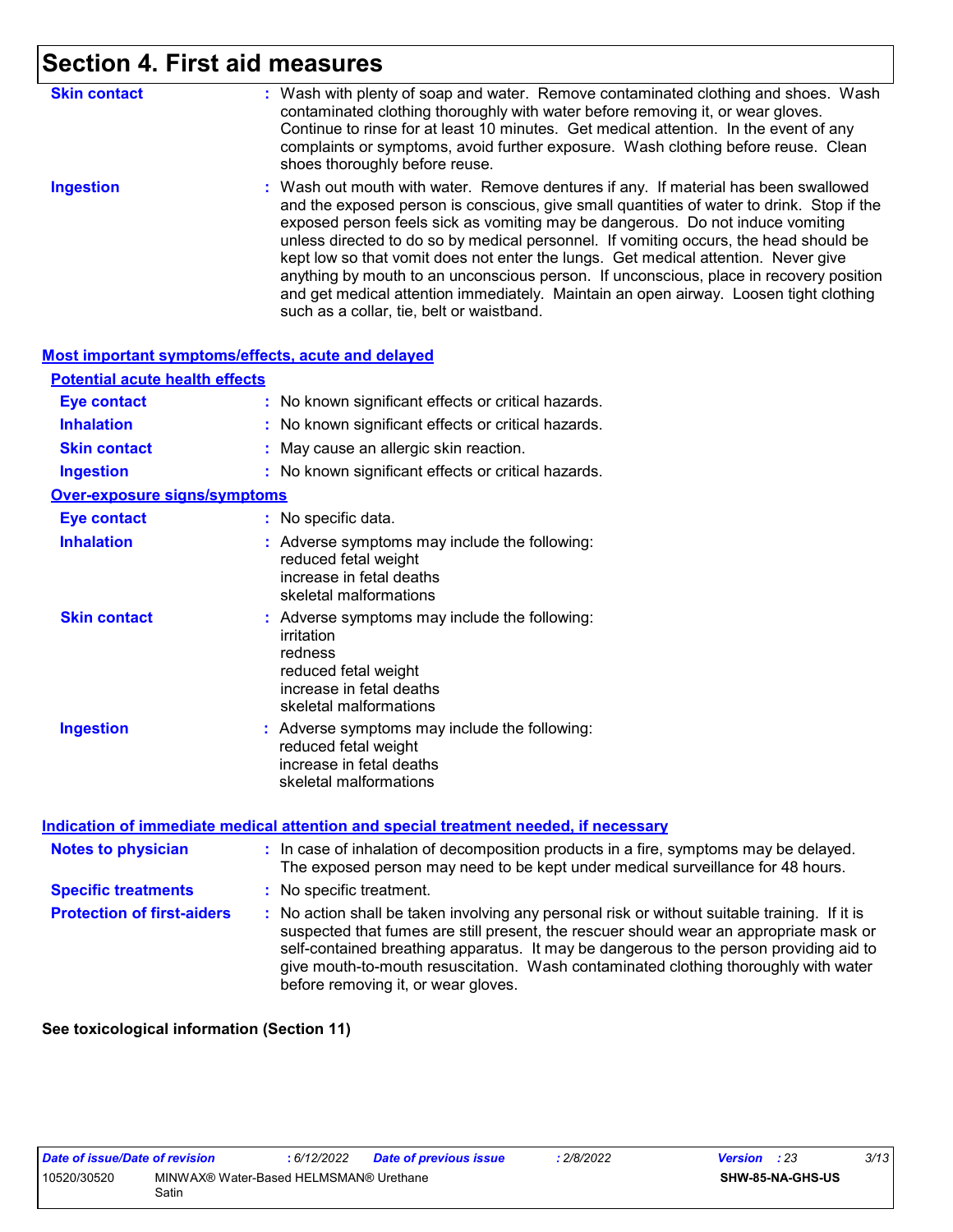## **Section 5. Fire-fighting measures**

| <b>Extinguishing media</b>                               |                                                                                                                                                                                                     |
|----------------------------------------------------------|-----------------------------------------------------------------------------------------------------------------------------------------------------------------------------------------------------|
| <b>Suitable extinguishing</b><br>media                   | : Use an extinguishing agent suitable for the surrounding fire.                                                                                                                                     |
| <b>Unsuitable extinguishing</b><br>media                 | : None known.                                                                                                                                                                                       |
| <b>Specific hazards arising</b><br>from the chemical     | : In a fire or if heated, a pressure increase will occur and the container may burst.                                                                                                               |
| <b>Hazardous thermal</b><br>decomposition products       | Decomposition products may include the following materials:<br>carbon dioxide<br>carbon monoxide<br>nitrogen oxides<br>metal oxide/oxides                                                           |
| <b>Special protective actions</b><br>for fire-fighters   | : Promptly isolate the scene by removing all persons from the vicinity of the incident if<br>there is a fire. No action shall be taken involving any personal risk or without suitable<br>training. |
| <b>Special protective</b><br>equipment for fire-fighters | : Fire-fighters should wear appropriate protective equipment and self-contained breathing<br>apparatus (SCBA) with a full face-piece operated in positive pressure mode.                            |

### **Section 6. Accidental release measures**

|                                                              | Personal precautions, protective equipment and emergency procedures                                                                                                                                                                                                                                                                                                                                                                                                                                                                                                                                                                                                                                          |
|--------------------------------------------------------------|--------------------------------------------------------------------------------------------------------------------------------------------------------------------------------------------------------------------------------------------------------------------------------------------------------------------------------------------------------------------------------------------------------------------------------------------------------------------------------------------------------------------------------------------------------------------------------------------------------------------------------------------------------------------------------------------------------------|
| For non-emergency<br>personnel                               | : No action shall be taken involving any personal risk or without suitable training.<br>Evacuate surrounding areas. Keep unnecessary and unprotected personnel from<br>entering. Do not touch or walk through spilled material. Avoid breathing vapor or mist.<br>Provide adequate ventilation. Wear appropriate respirator when ventilation is<br>inadequate. Put on appropriate personal protective equipment.                                                                                                                                                                                                                                                                                             |
| For emergency responders                                     | If specialized clothing is required to deal with the spillage, take note of any information in<br>÷.<br>Section 8 on suitable and unsuitable materials. See also the information in "For non-<br>emergency personnel".                                                                                                                                                                                                                                                                                                                                                                                                                                                                                       |
| <b>Environmental precautions</b>                             | : Avoid dispersal of spilled material and runoff and contact with soil, waterways, drains<br>and sewers. Inform the relevant authorities if the product has caused environmental<br>pollution (sewers, waterways, soil or air).                                                                                                                                                                                                                                                                                                                                                                                                                                                                              |
| <b>Methods and materials for containment and cleaning up</b> |                                                                                                                                                                                                                                                                                                                                                                                                                                                                                                                                                                                                                                                                                                              |
| <b>Small spill</b>                                           | : Stop leak if without risk. Move containers from spill area. Dilute with water and mop up<br>if water-soluble. Alternatively, or if water-insoluble, absorb with an inert dry material and<br>place in an appropriate waste disposal container. Dispose of via a licensed waste<br>disposal contractor.                                                                                                                                                                                                                                                                                                                                                                                                     |
| <b>Large spill</b>                                           | : Stop leak if without risk. Move containers from spill area. Approach release from<br>upwind. Prevent entry into sewers, water courses, basements or confined areas. Wash<br>spillages into an effluent treatment plant or proceed as follows. Contain and collect<br>spillage with non-combustible, absorbent material e.g. sand, earth, vermiculite or<br>diatomaceous earth and place in container for disposal according to local regulations<br>(see Section 13). Dispose of via a licensed waste disposal contractor. Contaminated<br>absorbent material may pose the same hazard as the spilled product. Note: see<br>Section 1 for emergency contact information and Section 13 for waste disposal. |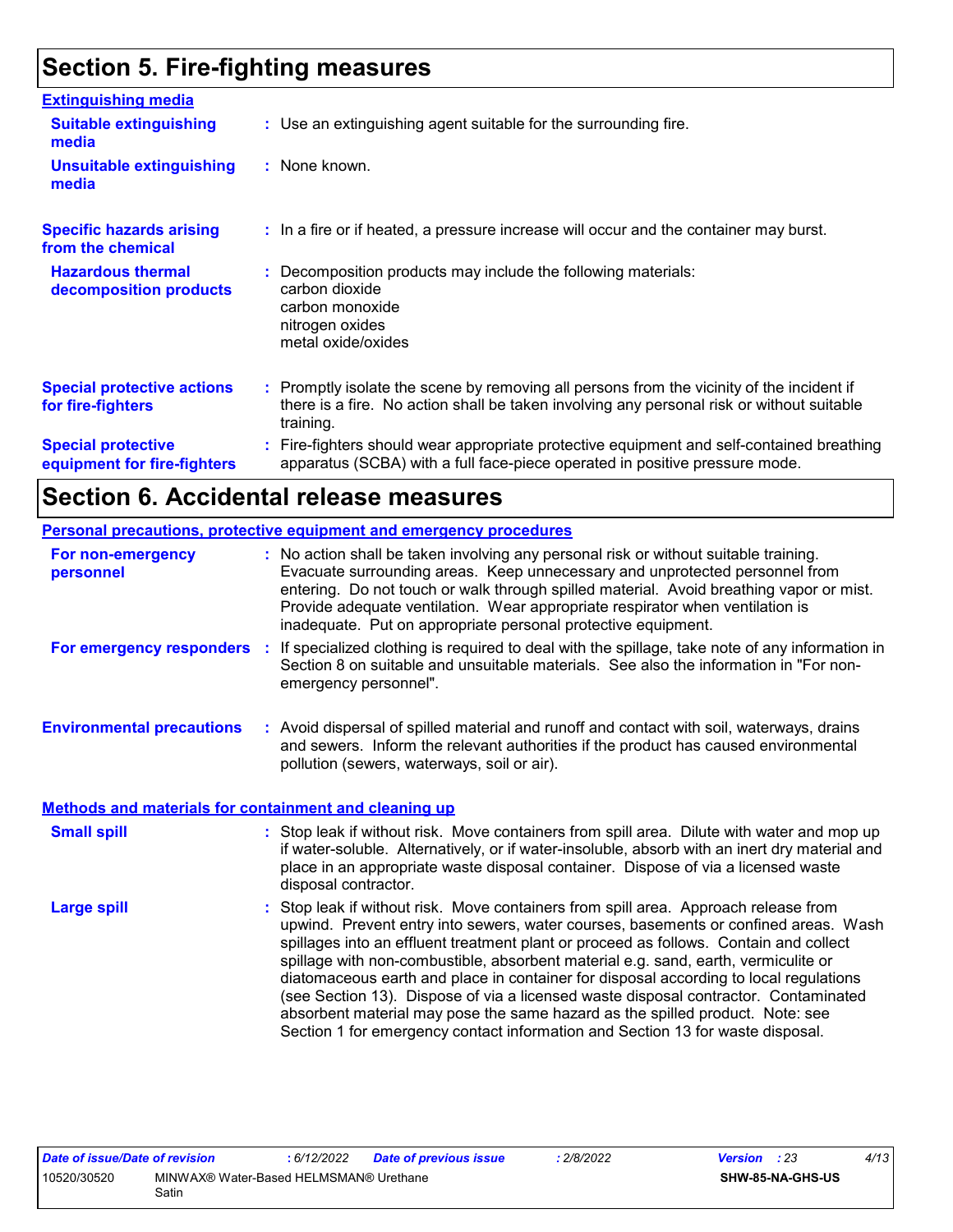## **Section 7. Handling and storage**

| <b>Precautions for safe handling</b>                                      |                                                                                                                                                                                                                                                                                                                                                                                                                                                                                                                                                                                                                                                                                                                                                                                                                                                 |
|---------------------------------------------------------------------------|-------------------------------------------------------------------------------------------------------------------------------------------------------------------------------------------------------------------------------------------------------------------------------------------------------------------------------------------------------------------------------------------------------------------------------------------------------------------------------------------------------------------------------------------------------------------------------------------------------------------------------------------------------------------------------------------------------------------------------------------------------------------------------------------------------------------------------------------------|
| <b>Protective measures</b>                                                | : Put on appropriate personal protective equipment (see Section 8). Persons with a<br>history of skin sensitization problems should not be employed in any process in which<br>this product is used. Avoid exposure - obtain special instructions before use. Avoid<br>exposure during pregnancy. Do not handle until all safety precautions have been read<br>and understood. Do not get in eyes or on skin or clothing. Do not breathe vapor or mist.<br>Do not ingest. If during normal use the material presents a respiratory hazard, use only<br>with adequate ventilation or wear appropriate respirator. Keep in the original container<br>or an approved alternative made from a compatible material, kept tightly closed when<br>not in use. Empty containers retain product residue and can be hazardous. Do not<br>reuse container. |
| <b>Advice on general</b><br>occupational hygiene                          | : Eating, drinking and smoking should be prohibited in areas where this material is<br>handled, stored and processed. Workers should wash hands and face before eating,<br>drinking and smoking. Remove contaminated clothing and protective equipment before<br>entering eating areas. See also Section 8 for additional information on hygiene<br>measures.                                                                                                                                                                                                                                                                                                                                                                                                                                                                                   |
| <b>Conditions for safe storage,</b><br>including any<br>incompatibilities | : Store in accordance with local regulations. Store in original container protected from<br>direct sunlight in a dry, cool and well-ventilated area, away from incompatible materials<br>(see Section 10) and food and drink. Store locked up. Keep container tightly closed<br>and sealed until ready for use. Containers that have been opened must be carefully<br>resealed and kept upright to prevent leakage. Do not store in unlabeled containers.<br>Use appropriate containment to avoid environmental contamination. See Section 10 for<br>incompatible materials before handling or use.                                                                                                                                                                                                                                             |

## **Section 8. Exposure controls/personal protection**

#### **Control parameters**

### **Occupational exposure limits (OSHA United States)**

| <b>Ingredient name</b>                                                  | CAS#                      | <b>Exposure limits</b>                                                                                                                                                                            |
|-------------------------------------------------------------------------|---------------------------|---------------------------------------------------------------------------------------------------------------------------------------------------------------------------------------------------|
| 2-(2-Butoxyethoxy)-ethanol                                              | 112-34-5                  | ACGIH TLV (United States, 1/2021).<br>TWA: 10 ppm 8 hours. Form: Inhalable<br>fraction and vapor                                                                                                  |
| Benzyl Benzoate                                                         | 120-51-4                  | None.                                                                                                                                                                                             |
| 1-Methyl-2-Pyrrolidone                                                  | 872-50-4                  | OARS WEEL (United States, 1/2021).<br>Absorbed through skin.<br>TWA: 15 ppm 8 hours.<br>STEL: 120 mg/m <sup>3</sup> 15 minutes.<br>STEL: 30 ppm 15 minutes.<br>TWA: 60 mg/m <sup>3</sup> 8 hours. |
| <b>Fumed Amorphous Silica</b>                                           | 112945-52-5               | NIOSH REL (United States, 10/2020).<br>TWA: 6 mg/m <sup>3</sup> 10 hours.                                                                                                                         |
| UV Light Absorber                                                       | 104810-48-2               | None.                                                                                                                                                                                             |
| Benzotriazole Hydroxyphenyl Polymer<br>3-iodo-2-propynyl butylcarbamate | 104810-47-1<br>55406-53-6 | None.<br>None.                                                                                                                                                                                    |

### **Occupational exposure limits (Canada)**

| <b>Ingredient name</b>            | CAS#     | <b>Exposure limits</b>                                                                                  |
|-----------------------------------|----------|---------------------------------------------------------------------------------------------------------|
| Diethylene glycol monobutyl ether | 112-34-5 | CA Ontario Provincial (Canada, 6/2019).<br>TWA: 10 ppm 8 hours. Form: Inhalable<br>fraction and vapour. |
| N-Methyl pyrrolidone              | 872-50-4 | CA Ontario Provincial (Canada, 6/2019).<br>TWA: $400 \text{ mg/m}^3$ 8 hours.                           |

### **Occupational exposure limits (Mexico)**

| Date of issue/Date of revision                                 |  | : 6/12/2022 | Date of previous issue | : 2/8/2022 | Version | : 23                    | 5/13 |
|----------------------------------------------------------------|--|-------------|------------------------|------------|---------|-------------------------|------|
| MINWAX® Water-Based HELMSMAN® Urethane<br>10520/30520<br>Satin |  |             |                        |            |         | <b>SHW-85-NA-GHS-US</b> |      |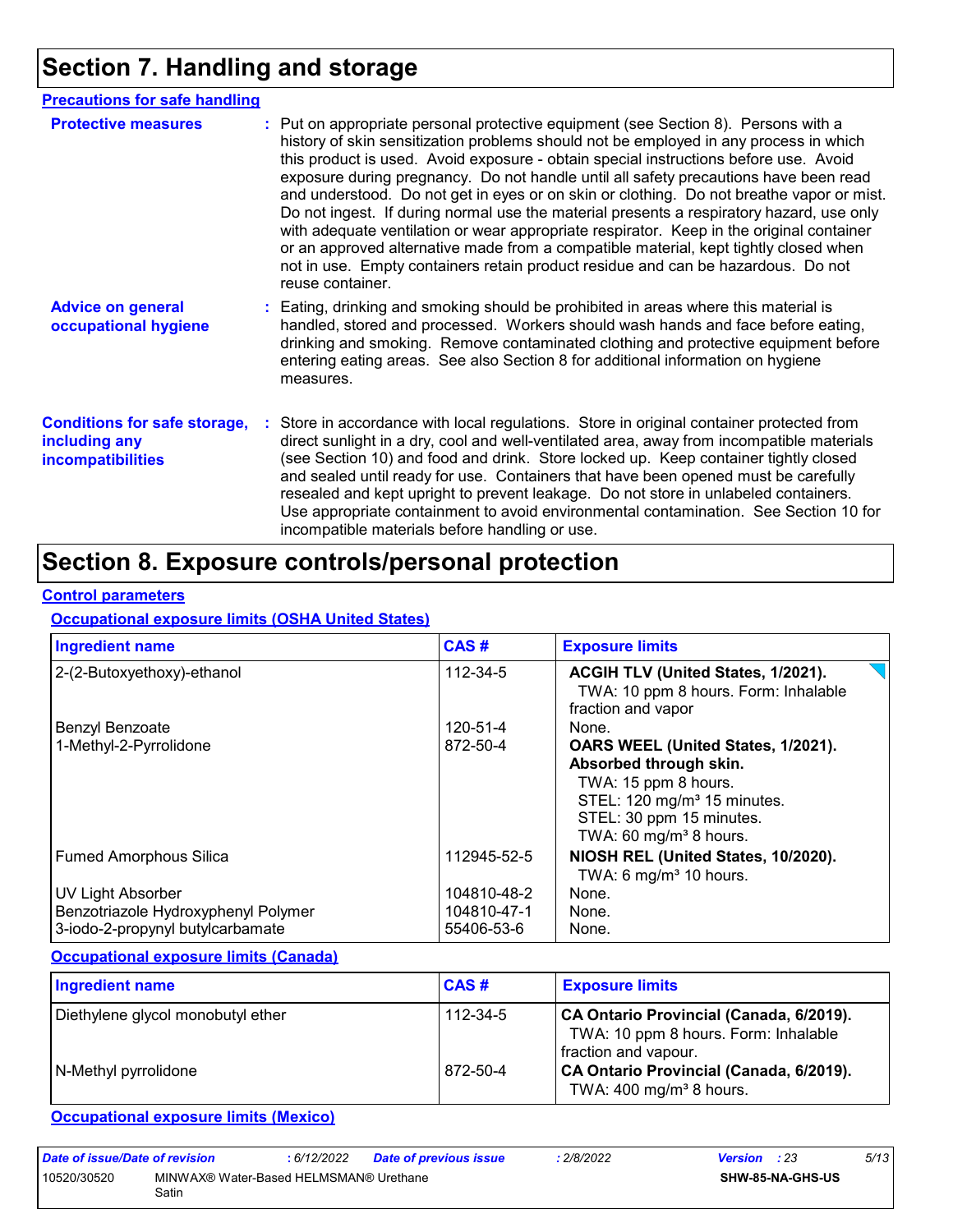## **Section 8. Exposure controls/personal protection**

|                           | CAS#     | <b>Exposure limits</b>                                                                                  |
|---------------------------|----------|---------------------------------------------------------------------------------------------------------|
| 2-(2-butoxyethoxy)ethanol | 112-34-5 | <b>ACGIH TLV (United States, 1/2021).</b><br>TWA: 10 ppm 8 hours. Form: Inhalable<br>fraction and vapor |

| <b>Appropriate engineering</b><br><b>controls</b> |    | : If user operations generate dust, fumes, gas, vapor or mist, use process enclosures,<br>local exhaust ventilation or other engineering controls to keep worker exposure to<br>airborne contaminants below any recommended or statutory limits.                                                                                                                                                                                                                                                                                                                                                                     |
|---------------------------------------------------|----|----------------------------------------------------------------------------------------------------------------------------------------------------------------------------------------------------------------------------------------------------------------------------------------------------------------------------------------------------------------------------------------------------------------------------------------------------------------------------------------------------------------------------------------------------------------------------------------------------------------------|
| <b>Environmental exposure</b><br><b>controls</b>  |    | Emissions from ventilation or work process equipment should be checked to ensure<br>they comply with the requirements of environmental protection legislation. In some<br>cases, fume scrubbers, filters or engineering modifications to the process equipment<br>will be necessary to reduce emissions to acceptable levels.                                                                                                                                                                                                                                                                                        |
| <b>Individual protection measures</b>             |    |                                                                                                                                                                                                                                                                                                                                                                                                                                                                                                                                                                                                                      |
| <b>Hygiene measures</b>                           |    | : Wash hands, forearms and face thoroughly after handling chemical products, before<br>eating, smoking and using the lavatory and at the end of the working period.<br>Appropriate techniques should be used to remove potentially contaminated clothing.<br>Contaminated work clothing should not be allowed out of the workplace. Wash<br>contaminated clothing before reusing. Ensure that eyewash stations and safety<br>showers are close to the workstation location.                                                                                                                                          |
| <b>Eye/face protection</b>                        |    | Safety eyewear complying with an approved standard should be used when a risk<br>assessment indicates this is necessary to avoid exposure to liquid splashes, mists,<br>gases or dusts. If contact is possible, the following protection should be worn, unless<br>the assessment indicates a higher degree of protection: safety glasses with side-<br>shields.                                                                                                                                                                                                                                                     |
| <b>Skin protection</b>                            |    |                                                                                                                                                                                                                                                                                                                                                                                                                                                                                                                                                                                                                      |
| <b>Hand protection</b>                            |    | Chemical-resistant, impervious gloves complying with an approved standard should be<br>worn at all times when handling chemical products if a risk assessment indicates this is<br>necessary. Considering the parameters specified by the glove manufacturer, check<br>during use that the gloves are still retaining their protective properties. It should be<br>noted that the time to breakthrough for any glove material may be different for different<br>glove manufacturers. In the case of mixtures, consisting of several substances, the<br>protection time of the gloves cannot be accurately estimated. |
| <b>Body protection</b>                            |    | Personal protective equipment for the body should be selected based on the task being<br>performed and the risks involved and should be approved by a specialist before<br>handling this product.                                                                                                                                                                                                                                                                                                                                                                                                                    |
| <b>Other skin protection</b>                      |    | : Appropriate footwear and any additional skin protection measures should be selected<br>based on the task being performed and the risks involved and should be approved by a<br>specialist before handling this product.                                                                                                                                                                                                                                                                                                                                                                                            |
| <b>Respiratory protection</b>                     | ÷. | Based on the hazard and potential for exposure, select a respirator that meets the<br>appropriate standard or certification. Respirators must be used according to a<br>respiratory protection program to ensure proper fitting, training, and other important<br>aspects of use.                                                                                                                                                                                                                                                                                                                                    |

## **Section 9. Physical and chemical properties**

The conditions of measurement of all properties are at standard temperature and pressure unless otherwise indicated.

#### **Appearance**

| <b>Physical state</b> | $:$ Liquid.      |
|-----------------------|------------------|
| <b>Color</b>          | : Not available. |
| Odor                  | : Not available. |
| <b>Odor threshold</b> | : Not available. |
| рH                    | : 8.5            |

| Date of issue/Date of revision                                 |  | 6/12/2022 | <b>Date of previous issue</b> | : 2/8/2022 | <b>Version</b> : 23     |  | 6/13 |
|----------------------------------------------------------------|--|-----------|-------------------------------|------------|-------------------------|--|------|
| 10520/30520<br>MINWAX® Water-Based HELMSMAN® Urethane<br>Satin |  |           |                               |            | <b>SHW-85-NA-GHS-US</b> |  |      |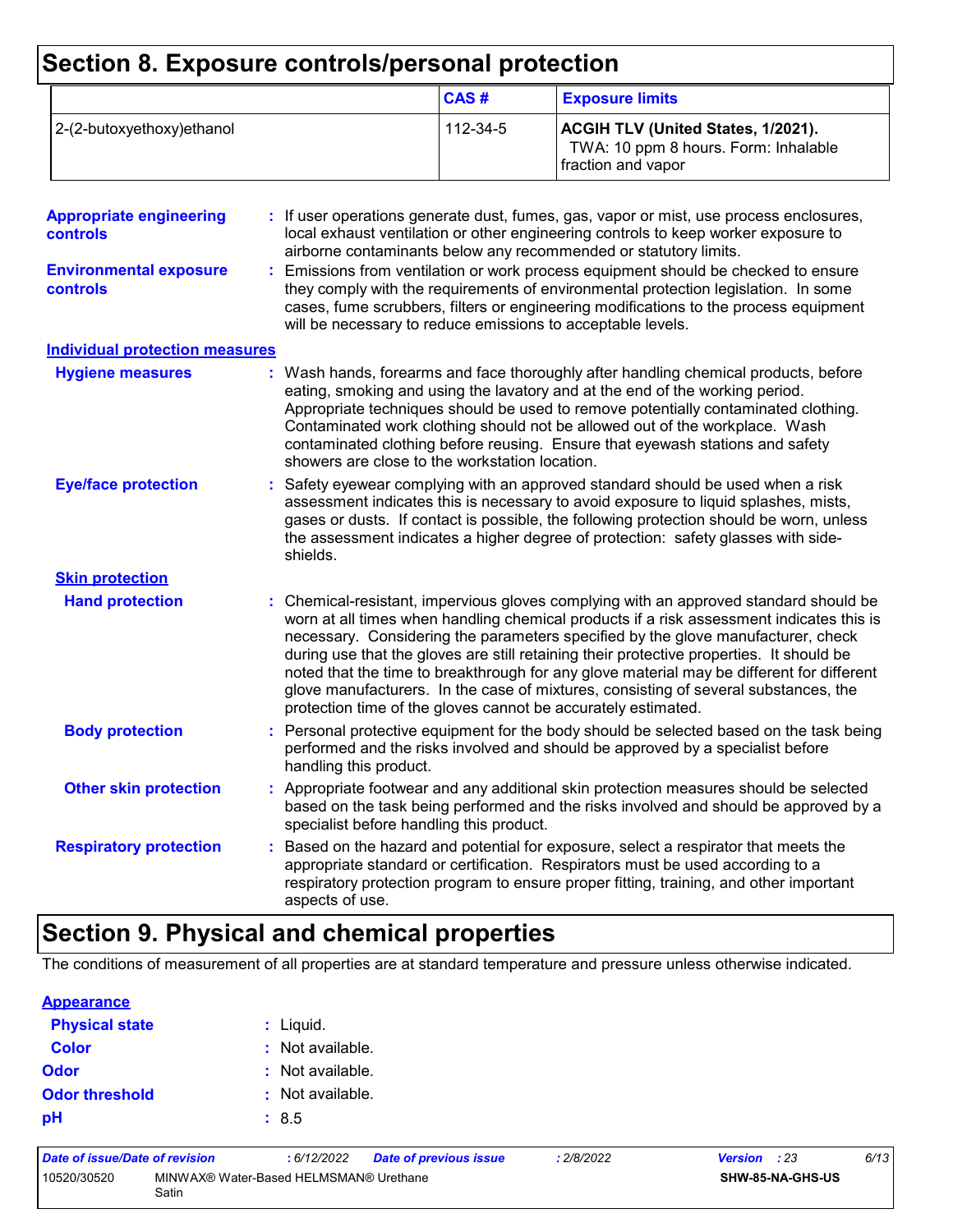## **Section 9. Physical and chemical properties**

| <b>Melting point/freezing point</b>                               | : Not available.                                               |
|-------------------------------------------------------------------|----------------------------------------------------------------|
| <b>Boiling point, initial boiling</b><br>point, and boiling range | : $100^{\circ}$ C (212 $^{\circ}$ F)                           |
| <b>Flash point</b>                                                | : Closed cup: Not applicable.                                  |
| <b>Evaporation rate</b>                                           | $\therefore$ 0.09 (butyl acetate = 1)                          |
| <b>Flammability</b>                                               | : Not available.                                               |
| Lower and upper explosion<br>limit/flammability limit             | $:$ Lower: $0.9\%$<br>Upper: 12.3%                             |
| <b>Vapor pressure</b>                                             | : $2.3$ kPa (17.5 mm Hg)                                       |
| <b>Relative vapor density</b>                                     | : 1 [Air = 1]                                                  |
| <b>Relative density</b>                                           | : 1.05                                                         |
| <b>Solubility</b>                                                 | : Not available.                                               |
| <b>Partition coefficient: n-</b><br>octanol/water                 | : Not applicable.                                              |
| <b>Auto-ignition temperature</b>                                  | : Not available.                                               |
| <b>Decomposition temperature</b>                                  | : Not available.                                               |
| <b>Viscosity</b>                                                  | Kinematic (40°C (104°F)): >20.5 mm <sup>2</sup> /s (>20.5 cSt) |
| <b>Molecular weight</b>                                           | Not applicable.                                                |
| <b>Aerosol product</b>                                            |                                                                |
| <b>Heat of combustion</b>                                         | $: 3.966$ kJ/g                                                 |

## **Section 10. Stability and reactivity**

| <b>Reactivity</b>                            | : No specific test data related to reactivity available for this product or its ingredients.              |
|----------------------------------------------|-----------------------------------------------------------------------------------------------------------|
| <b>Chemical stability</b>                    | : The product is stable.                                                                                  |
| <b>Possibility of hazardous</b><br>reactions | : Under normal conditions of storage and use, hazardous reactions will not occur.                         |
| <b>Conditions to avoid</b>                   | $:$ No specific data.                                                                                     |
| <b>Incompatible materials</b>                | : No specific data.                                                                                       |
| <b>Hazardous decomposition</b><br>products   | : Under normal conditions of storage and use, hazardous decomposition products should<br>not be produced. |

## **Section 11. Toxicological information**

### **Information on toxicological effects**

**Acute toxicity**

| <b>Product/ingredient name</b> | <b>Result</b>                          | <b>Species</b>                              | <b>Dose</b> | <b>Exposure</b>  |      |
|--------------------------------|----------------------------------------|---------------------------------------------|-------------|------------------|------|
| 2-(2-Butoxyethoxy)-ethanol     | LD50 Dermal                            | Rabbit                                      | 2700 mg/kg  |                  |      |
|                                | LD50 Oral                              | Rat                                         | 4500 mg/kg  |                  |      |
| Benzyl Benzoate                | LD50 Dermal                            | Rabbit                                      | $4$ g/kg    |                  |      |
|                                | LD50 Oral                              | Rat                                         | 2800 mg/kg  |                  |      |
| 1-Methyl-2-Pyrrolidone         | LD50 Dermal                            | Rabbit                                      | 8 g/kg      |                  |      |
|                                | LD50 Oral                              | Rat                                         | 3914 mg/kg  |                  |      |
| <b>Fumed Amorphous Silica</b>  | LD50 Oral                              | Rat                                         | 3160 mg/kg  |                  |      |
| 3-iodo-2-propynyl              | LD50 Oral                              | Rat                                         | 1470 mg/kg  |                  |      |
| Date of issue/Date of revision | :6/12/2022                             | <b>Date of previous issue</b><br>: 2/8/2022 |             | Version : 23     | 7/13 |
| 10520/30520<br>Satin           | MINWAX® Water-Based HELMSMAN® Urethane |                                             |             | SHW-85-NA-GHS-US |      |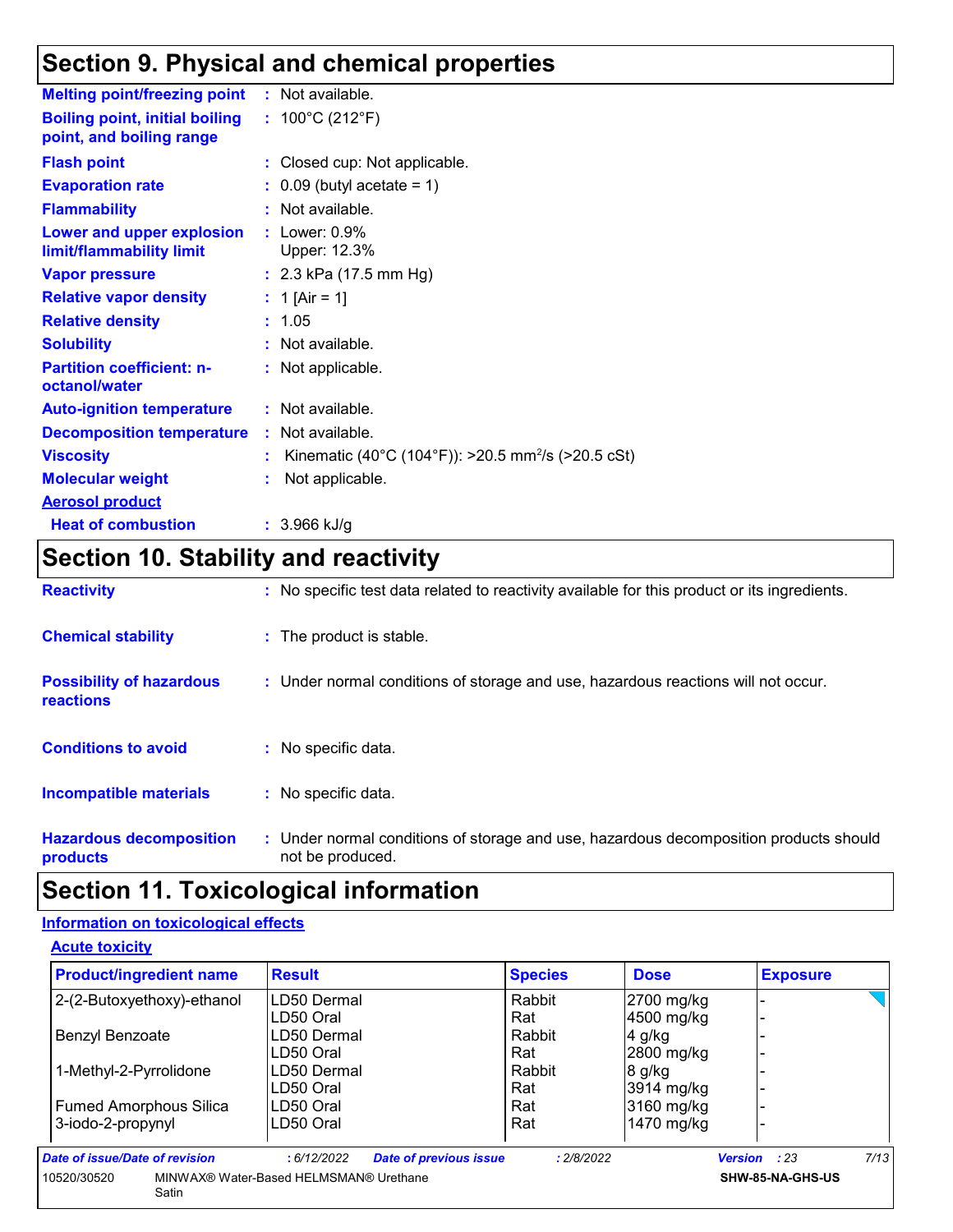### **Section 11. Toxicological information**

butylcarbamate

| <b>Irritation/Corrosion</b>    |                                                     |                  |              |                             |                    |  |  |  |  |
|--------------------------------|-----------------------------------------------------|------------------|--------------|-----------------------------|--------------------|--|--|--|--|
| <b>Product/ingredient name</b> | <b>Result</b>                                       | <b>Species</b>   | <b>Score</b> | <b>Exposure</b>             | <b>Observation</b> |  |  |  |  |
| 2-(2-Butoxyethoxy)-ethanol     | Eyes - Moderate irritant                            | Rabbit           |              | l 24 hours 20<br>l ma       | ٠                  |  |  |  |  |
| 1-Methyl-2-Pyrrolidone         | Eyes - Severe irritant_<br>Eyes - Moderate irritant | Rabbit<br>Rabbit |              | $20 \text{ mg}$<br>$100$ mg |                    |  |  |  |  |

#### **Sensitization**

Not available.

### **Mutagenicity**

Not available.

### **Carcinogenicity**

Not available.

#### **Classification**

| <b>Product/ingredient name</b> | <b>OSHA</b> | <b>IARC</b> |  |
|--------------------------------|-------------|-------------|--|
| <b>Fumed Amorphous Silica</b>  |             |             |  |

### **Reproductive toxicity**

Not available.

#### **Teratogenicity**

Not available.

#### **Specific target organ toxicity (single exposure)**

| <b>Name</b>                | <b>Category</b> | <b>Route of</b><br>exposure | <b>Target organs</b>                     |
|----------------------------|-----------------|-----------------------------|------------------------------------------|
| 2-(2-Butoxyethoxy)-ethanol | Category 3      |                             | Respiratory tract<br><b>l</b> irritation |
|                            | Category 3      |                             | Narcotic effects                         |
| 1-Methyl-2-Pyrrolidone     | Category 3      |                             | Respiratory tract<br><b>lirritation</b>  |

#### **Specific target organ toxicity (repeated exposure)**

| <b>Name</b>                                                    | <b>Category</b>           | <b>Route of</b><br><b>exposure</b> | <b>Target organs</b> |
|----------------------------------------------------------------|---------------------------|------------------------------------|----------------------|
| 2-(2-Butoxyethoxy)-ethanol<br>3-iodo-2-propynyl butylcarbamate | Category 2<br>⊩Category 1 |                                    | <b>I</b> arvnx       |

### **Aspiration hazard**

Not available.

#### **Information on the likely routes of exposure :** Not available.

### **Potential acute health effects**

| <b>Eye contact</b>  | : No known significant effects or critical hazards. |
|---------------------|-----------------------------------------------------|
| <b>Inhalation</b>   | : No known significant effects or critical hazards. |
| <b>Skin contact</b> | : May cause an allergic skin reaction.              |
| <b>Ingestion</b>    | : No known significant effects or critical hazards. |

| Date of issue/Date of revision |                                                 | : 6/12/2022 | <b>Date of previous issue</b> | : 2/8/2022 | <b>Version</b> : 23 |                         | 8/13 |
|--------------------------------|-------------------------------------------------|-------------|-------------------------------|------------|---------------------|-------------------------|------|
| 10520/30520                    | MINWAX® Water-Based HELMSMAN® Urethane<br>Satin |             |                               |            |                     | <b>SHW-85-NA-GHS-US</b> |      |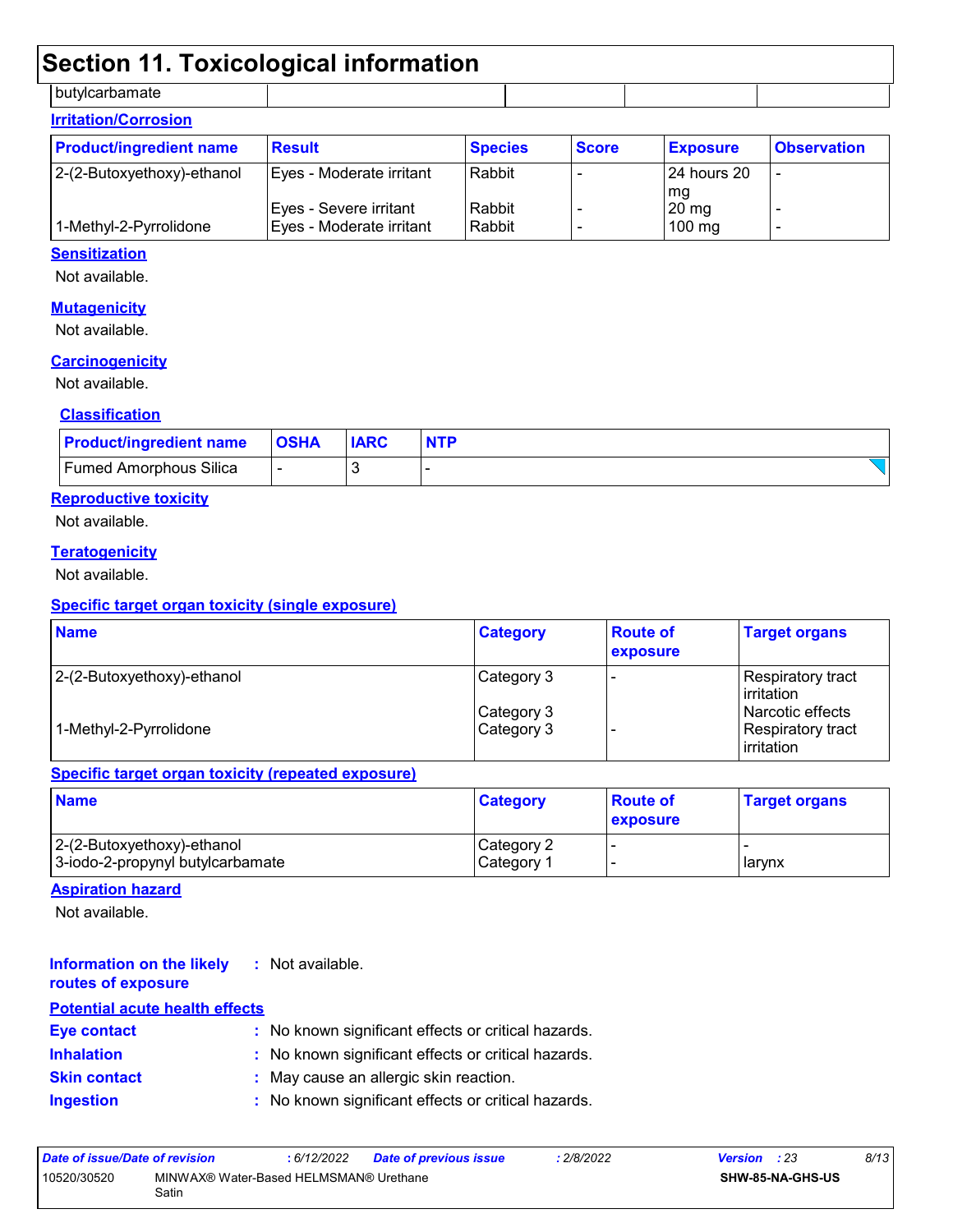## **Section 11. Toxicological information**

|                     | <b>Symptoms related to the physical, chemical and toxicological characteristics</b>                                                                  |
|---------------------|------------------------------------------------------------------------------------------------------------------------------------------------------|
| <b>Eye contact</b>  | : No specific data.                                                                                                                                  |
| <b>Inhalation</b>   | : Adverse symptoms may include the following:<br>reduced fetal weight<br>increase in fetal deaths<br>skeletal malformations                          |
| <b>Skin contact</b> | : Adverse symptoms may include the following:<br>irritation<br>redness<br>reduced fetal weight<br>increase in fetal deaths<br>skeletal malformations |
| <b>Ingestion</b>    | : Adverse symptoms may include the following:<br>reduced fetal weight<br>increase in fetal deaths<br>skeletal malformations                          |

|                                                   | Delayed and immediate effects and also chronic effects from short and long term exposure                                                                                       |
|---------------------------------------------------|--------------------------------------------------------------------------------------------------------------------------------------------------------------------------------|
| <b>Short term exposure</b>                        |                                                                                                                                                                                |
| <b>Potential immediate</b><br><b>effects</b>      | : Not available.                                                                                                                                                               |
| <b>Potential delayed effects</b>                  | : Not available.                                                                                                                                                               |
| <b>Long term exposure</b>                         |                                                                                                                                                                                |
| <b>Potential immediate</b><br><b>effects</b>      | : Not available.                                                                                                                                                               |
| <b>Potential delayed effects : Not available.</b> |                                                                                                                                                                                |
| <b>Potential chronic health effects</b>           |                                                                                                                                                                                |
| Not available.                                    |                                                                                                                                                                                |
| <b>General</b>                                    | : May cause damage to organs through prolonged or repeated exposure. Once<br>sensitized, a severe allergic reaction may occur when subsequently exposed to very low<br>levels. |
| <b>Carcinogenicity</b>                            | : No known significant effects or critical hazards.                                                                                                                            |
| <b>Mutagenicity</b>                               | : No known significant effects or critical hazards.                                                                                                                            |
| <b>Teratogenicity</b>                             | : May damage the unborn child.                                                                                                                                                 |
| <b>Developmental effects</b>                      | : No known significant effects or critical hazards.                                                                                                                            |
| <b>Fertility effects</b>                          | : No known significant effects or critical hazards.                                                                                                                            |

### **Numerical measures of toxicity**

**Acute toxicity estimates**

| <b>Route</b> | <b>ATE value</b> |
|--------------|------------------|
| Oral         | 17426.56 mg/kg   |
| Dermal       | 60927.11 mg/kg   |

| Date of issue/Date of revision |                                                 | : 6/12/2022 | Date of previous issue | 2/8/2022 | <b>Version</b> : 23 |                  | 9/13 |  |
|--------------------------------|-------------------------------------------------|-------------|------------------------|----------|---------------------|------------------|------|--|
| 10520/30520                    | MINWAX® Water-Based HELMSMAN® Urethane<br>Satin |             |                        |          |                     | SHW-85-NA-GHS-US |      |  |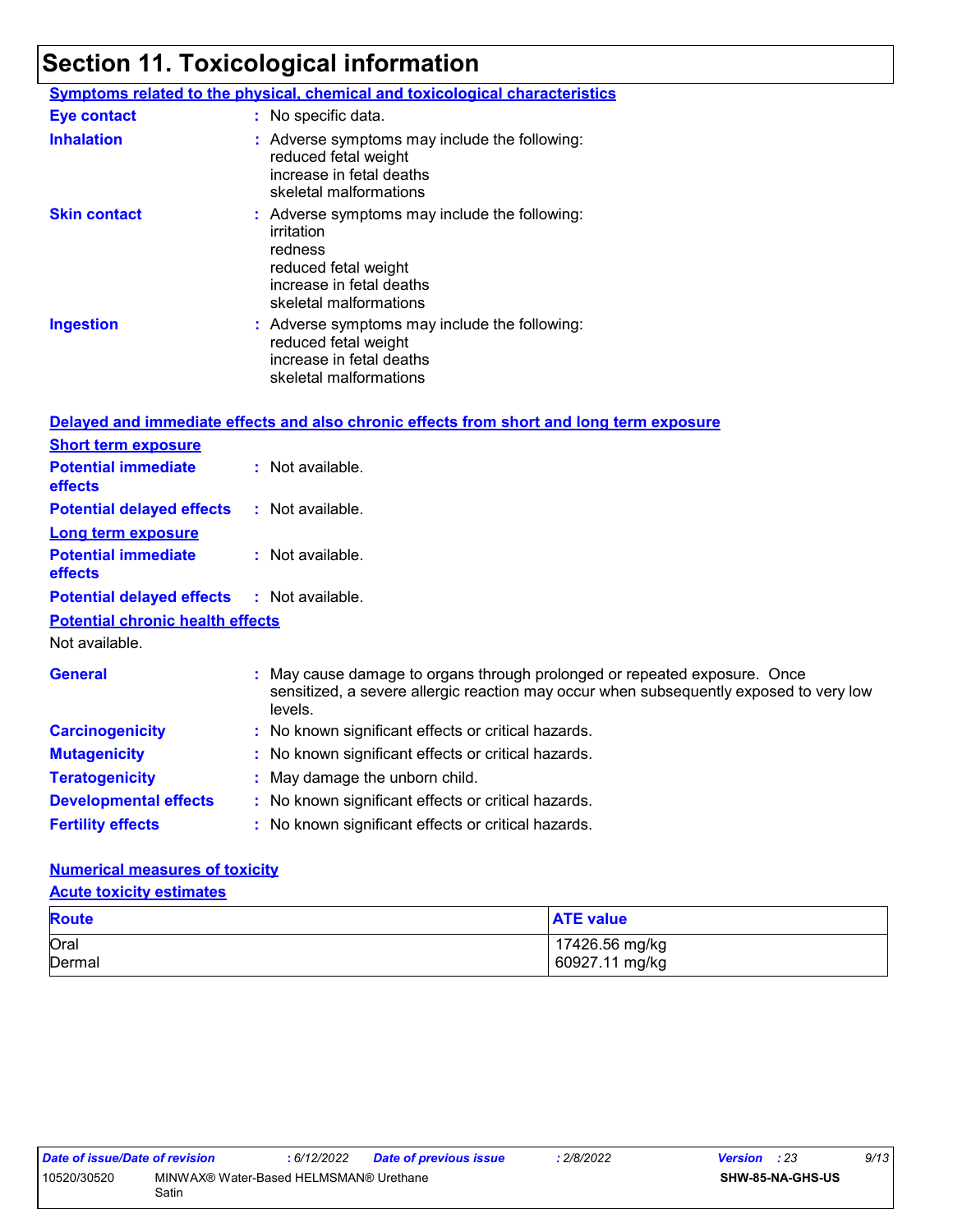## **Section 12. Ecological information**

| <b>Product/ingredient name</b>      | <b>Result</b>                       | <b>Species</b>                                                               | <b>Exposure</b> |
|-------------------------------------|-------------------------------------|------------------------------------------------------------------------------|-----------------|
| 2-(2-Butoxyethoxy)-ethanol          | Acute LC50 1300000 µg/l Fresh water | Fish - Lepomis macrochirus                                                   | 96 hours        |
| Benzyl Benzoate                     | Acute LC50 1.4 ppm Fresh water      | Fish - Oncorhynchus mykiss                                                   | 96 hours        |
| 1-Methyl-2-Pyrrolidone              | Acute LC50 1.23 ppm Fresh water     | Daphnia - Daphnia magna                                                      | 48 hours        |
|                                     | Acute LC50 832 ppm Fresh water      | Fish - Lepomis macrochirus                                                   | 96 hours        |
| 3-iodo-2-propynyl<br>butylcarbamate | Acute LC50 500 ppb Fresh water      | Crustaceans - Hyalella azteca                                                | 48 hours        |
|                                     | Acute LC50 40 ppb Fresh water       | Daphnia - Daphnia magna                                                      | 48 hours        |
|                                     | Acute LC50 67 µg/l Fresh water      | Fish - Oncorhynchus mykiss -<br>Juvenile (Fledgling, Hatchling,<br>Weanling) | 96 hours        |
|                                     | Chronic NOEC 8.4 ppb                | Fish - Pimephales promelas                                                   | 35 days         |

### **Persistence and degradability**

| <b>Product/ingredient name</b> | <b>Aquatic half-life</b> | <b>Photolysis</b> | Biodegradability |
|--------------------------------|--------------------------|-------------------|------------------|
| 2-(2-Butoxyethoxy)-ethanol     |                          |                   | Readily          |

### **Bioaccumulative potential**

Not available.

**Toxicity**

### **Mobility in soil**

**Soil/water partition coefficient (K**<sub>oc</sub>) **:** Not available.

**Other adverse effects** : No known significant effects or critical hazards.

### **Section 13. Disposal considerations**

The generation of waste should be avoided or minimized wherever possible. Disposal of this product, solutions and any by-products should at all times comply with the requirements of environmental protection and waste disposal legislation and any regional local authority requirements. Dispose of surplus and non-recyclable products via a licensed waste disposal contractor. Waste should not be disposed of untreated to the sewer unless fully compliant with the requirements of all authorities with jurisdiction. Waste packaging should be recycled. Incineration or landfill should only be considered when recycling is not feasible. This material and its container must be disposed of in a safe way. Care should be taken when handling emptied containers that have not been cleaned or rinsed out. Empty containers or liners may retain some product residues. Avoid dispersal of spilled material and runoff and contact with soil, waterways, drains and sewers. **Disposal methods :**

### **Section 14. Transport information**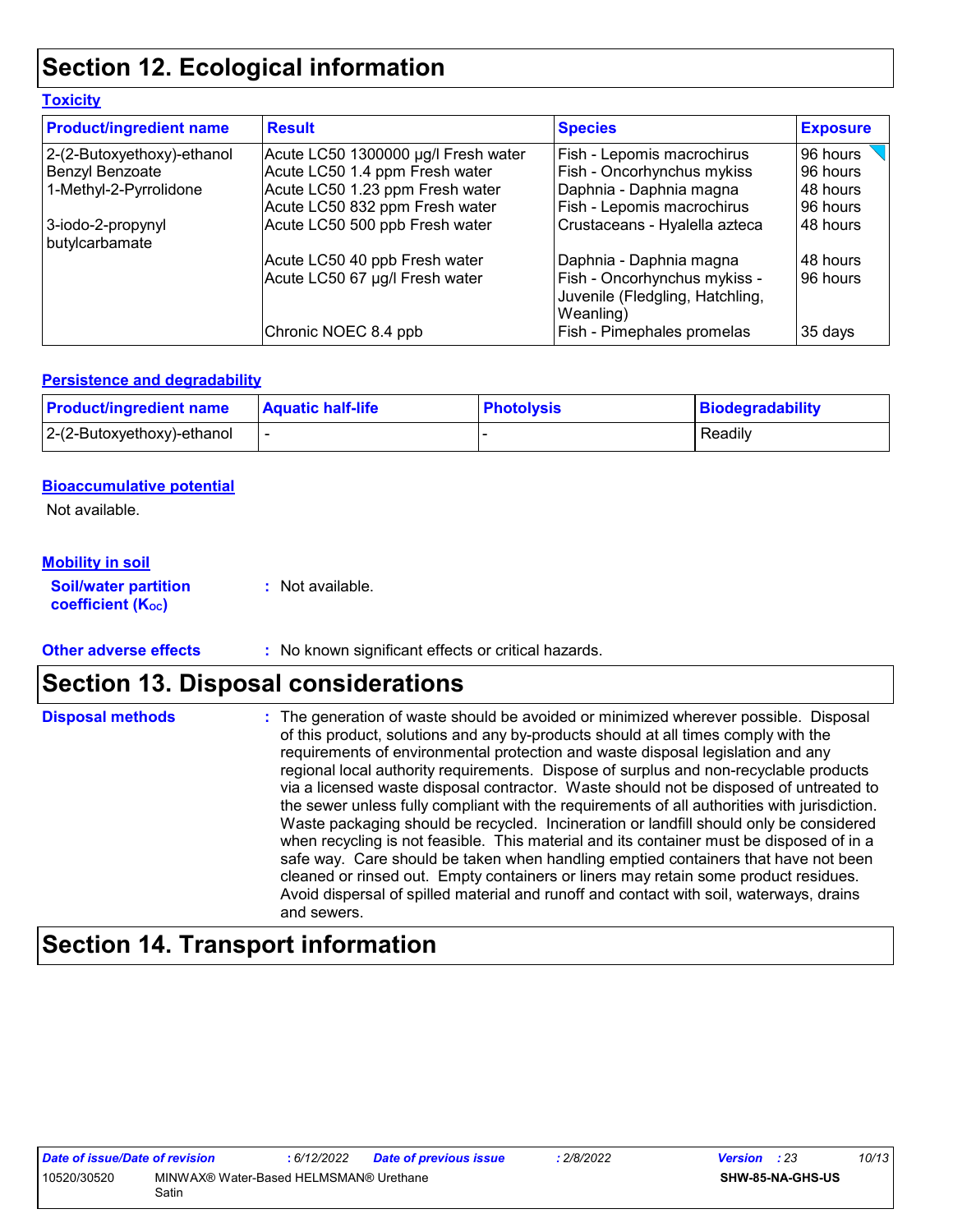### **Section 14. Transport information**

|                                         | <b>DOT</b><br><b>Classification</b> | <b>TDG</b><br><b>Classification</b> | <b>Mexico</b><br><b>Classification</b>                         | <b>IATA</b>                                                                                                                                                                                                                                                                                                                                                                                                                                                                                                                                                                                                       | <b>IMDG</b>    |
|-----------------------------------------|-------------------------------------|-------------------------------------|----------------------------------------------------------------|-------------------------------------------------------------------------------------------------------------------------------------------------------------------------------------------------------------------------------------------------------------------------------------------------------------------------------------------------------------------------------------------------------------------------------------------------------------------------------------------------------------------------------------------------------------------------------------------------------------------|----------------|
| <b>UN number</b>                        | Not regulated.                      | Not regulated.                      | Not regulated.                                                 | Not regulated.                                                                                                                                                                                                                                                                                                                                                                                                                                                                                                                                                                                                    | Not regulated. |
| <b>UN proper</b><br>shipping name       |                                     |                                     |                                                                |                                                                                                                                                                                                                                                                                                                                                                                                                                                                                                                                                                                                                   |                |
| <b>Transport</b><br>hazard class(es)    |                                     |                                     |                                                                |                                                                                                                                                                                                                                                                                                                                                                                                                                                                                                                                                                                                                   |                |
| <b>Packing group</b>                    | ÷.                                  |                                     |                                                                |                                                                                                                                                                                                                                                                                                                                                                                                                                                                                                                                                                                                                   |                |
| <b>Environmental</b><br><b>hazards</b>  | No.                                 | No.                                 | No.                                                            | No.                                                                                                                                                                                                                                                                                                                                                                                                                                                                                                                                                                                                               | No.            |
| <b>Additional</b><br><b>information</b> |                                     |                                     |                                                                |                                                                                                                                                                                                                                                                                                                                                                                                                                                                                                                                                                                                                   |                |
| <b>Special precautions for user :</b>   |                                     |                                     | substances and on all actions in case of emergency situations. | Multi-modal shipping descriptions are provided for informational purposes and do not<br>consider container sizes. The presence of a shipping description for a particular<br>mode of transport (sea, air, etc.), does not indicate that the product is packaged<br>suitably for that mode of transport. All packaging must be reviewed for suitability<br>prior to shipment, and compliance with the applicable regulations is the sole<br>responsibility of the person offering the product for transport. People loading and<br>unloading dangerous goods must be trained on all of the risks deriving from the |                |

: Not available. **Proper shipping name :**

### **Section 15. Regulatory information**

**TSCA 5(a)2 proposed significant new use rules**: 1-Methyl-2-Pyrrolidone

### **SARA 313**

SARA 313 (40 CFR 372.45) supplier notification can be found on the Environmental Data Sheet.

### **California Prop. 65**

WARNING: This product contains chemicals known to the State of California to cause cancer and birth defects or other reproductive harm.

| <b>International requlations</b> |                                                                                           |
|----------------------------------|-------------------------------------------------------------------------------------------|
| <b>International lists</b>       | : Australia inventory (AIIC): Not determined.<br>China inventory (IECSC): Not determined. |
|                                  | Japan inventory (CSCL): Not determined.                                                   |
|                                  | Japan inventory (ISHL): Not determined.                                                   |
|                                  | Korea inventory (KECI): Not determined.                                                   |
|                                  | New Zealand Inventory of Chemicals (NZIoC): Not determined.                               |
|                                  | Philippines inventory (PICCS): Not determined.                                            |
|                                  | Taiwan Chemical Substances Inventory (TCSI): Not determined.                              |
|                                  | Thailand inventory: Not determined.                                                       |

| Date of issue/Date of revision                                 |  | : 6/12/2022 | <b>Date of previous issue</b> | : 2/8/2022 | <b>Version</b> : 23 |                         | 11/13 |
|----------------------------------------------------------------|--|-------------|-------------------------------|------------|---------------------|-------------------------|-------|
| 10520/30520<br>MINWAX® Water-Based HELMSMAN® Urethane<br>Satin |  |             |                               |            |                     | <b>SHW-85-NA-GHS-US</b> |       |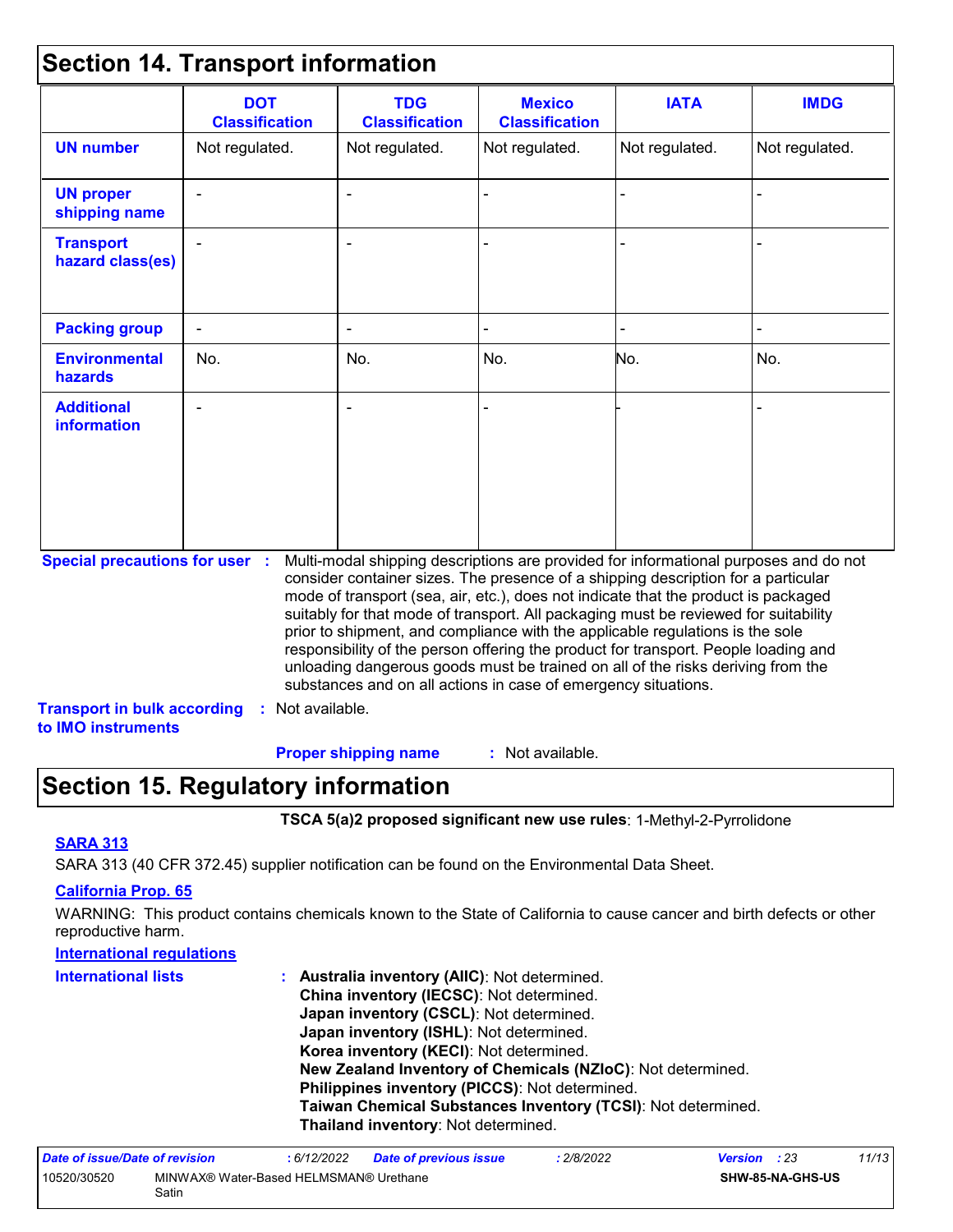### **Section 15. Regulatory information**

**Turkey inventory**: Not determined. **Vietnam inventory**: Not determined.

### **Section 16. Other information**

#### **Hazardous Material Information System (U.S.A.)**



**The customer is responsible for determining the PPE code for this material. For more information on HMIS® Personal Protective Equipment (PPE) codes, consult the HMIS® Implementation Manual.**

**Caution: HMIS® ratings are based on a 0-4 rating scale, with 0 representing minimal hazards or risks, and 4 representing significant hazards or risks. Although HMIS® ratings and the associated label are not required on SDSs or products leaving a facility under 29 CFR 1910.1200, the preparer may choose to provide them. HMIS® ratings are to be used with a fully implemented HMIS® program. HMIS® is a registered trademark and service mark of the American Coatings Association, Inc.**

**Procedure used to derive the classification**

|                                                                                                                                                         | <b>Justification</b> |                                                                                                                                                                                                                                                                                                                                                                                                                                                                                                                                                                                                                     |                                                                       |  |  |  |
|---------------------------------------------------------------------------------------------------------------------------------------------------------|----------------------|---------------------------------------------------------------------------------------------------------------------------------------------------------------------------------------------------------------------------------------------------------------------------------------------------------------------------------------------------------------------------------------------------------------------------------------------------------------------------------------------------------------------------------------------------------------------------------------------------------------------|-----------------------------------------------------------------------|--|--|--|
| <b>SKIN SENSITIZATION - Category 1</b><br><b>TOXIC TO REPRODUCTION - Category 1B</b><br>SPECIFIC TARGET ORGAN TOXICITY (REPEATED EXPOSURE) - Category 2 |                      |                                                                                                                                                                                                                                                                                                                                                                                                                                                                                                                                                                                                                     | <b>Calculation method</b><br>Calculation method<br>Calculation method |  |  |  |
| <b>History</b>                                                                                                                                          |                      |                                                                                                                                                                                                                                                                                                                                                                                                                                                                                                                                                                                                                     |                                                                       |  |  |  |
| Date of printing                                                                                                                                        |                      | : 6/12/2022                                                                                                                                                                                                                                                                                                                                                                                                                                                                                                                                                                                                         |                                                                       |  |  |  |
| Date of issue/Date of<br>revision                                                                                                                       |                      | : 6/12/2022                                                                                                                                                                                                                                                                                                                                                                                                                                                                                                                                                                                                         |                                                                       |  |  |  |
| Date of previous issue                                                                                                                                  |                      | : 2/8/2022                                                                                                                                                                                                                                                                                                                                                                                                                                                                                                                                                                                                          |                                                                       |  |  |  |
| <b>Version</b>                                                                                                                                          |                      | : 23                                                                                                                                                                                                                                                                                                                                                                                                                                                                                                                                                                                                                |                                                                       |  |  |  |
| <b>Key to abbreviations</b>                                                                                                                             |                      | $:$ ATE = Acute Toxicity Estimate<br><b>BCF</b> = Bioconcentration Factor<br>GHS = Globally Harmonized System of Classification and Labelling of Chemicals<br>IATA = International Air Transport Association<br>IBC = Intermediate Bulk Container<br><b>IMDG = International Maritime Dangerous Goods</b><br>LogPow = logarithm of the octanol/water partition coefficient<br>MARPOL = International Convention for the Prevention of Pollution From Ships, 1973<br>as modified by the Protocol of 1978. ("Marpol" = marine pollution)<br>$N/A = Not available$<br>SGG = Segregation Group<br>$UN = United Nations$ |                                                                       |  |  |  |

**Indicates information that has changed from previously issued version.**

#### **Notice to reader**

**It is recommended that each customer or recipient of this Safety Data Sheet (SDS) study it carefully and consult resources, as necessary or appropriate, to become aware of and understand the data contained in this SDS and any hazards associated with the product. This information is provided in good faith and believed to be accurate as of the effective date herein. However, no warranty, express or implied, is given. The information presented here applies only to the product as shipped. The addition of any material can change the composition, hazards and risks of the product. Products shall not be repackaged, modified, or tinted except as specifically instructed by the manufacturer, including but not limited to the incorporation of products not specified by the manufacturer, or the use or addition of products in proportions not specified by the manufacturer. Regulatory requirements are subject to change and may differ between various locations and jurisdictions. The customer/buyer/user is responsible to ensure that his activities comply with all country, federal, state, provincial or local laws. The** 

| Date of issue/Date of revision                                 |  | 6/12/2022 | Date of previous issue | 2/8/2022 | <b>Version</b> : 23 |  | 12/13 |
|----------------------------------------------------------------|--|-----------|------------------------|----------|---------------------|--|-------|
| 10520/30520<br>MINWAX® Water-Based HELMSMAN® Urethane<br>Satin |  |           |                        |          | SHW-85-NA-GHS-US    |  |       |